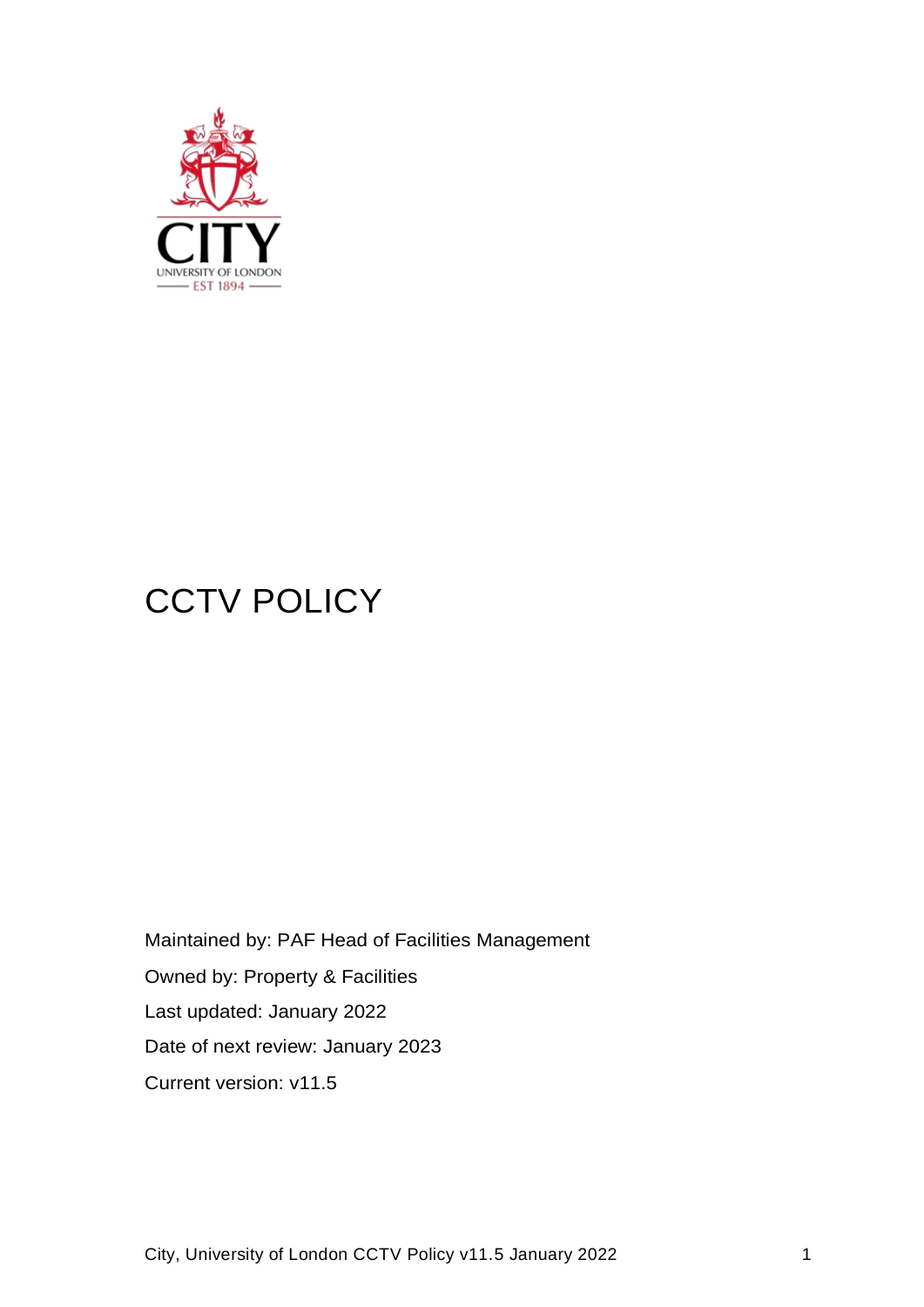# Contents

| $1_{-}$ |                                                                              |  |  |  |
|---------|------------------------------------------------------------------------------|--|--|--|
|         | 1.1                                                                          |  |  |  |
|         | 1.2                                                                          |  |  |  |
|         | 1.4                                                                          |  |  |  |
| 2.      |                                                                              |  |  |  |
| 2.1     |                                                                              |  |  |  |
|         | 2.2                                                                          |  |  |  |
|         | 2.3                                                                          |  |  |  |
|         | 2.4                                                                          |  |  |  |
|         | 2.5                                                                          |  |  |  |
|         | 2.6                                                                          |  |  |  |
| 3.      |                                                                              |  |  |  |
| 4.      |                                                                              |  |  |  |
| 5.      |                                                                              |  |  |  |
| 6.      |                                                                              |  |  |  |
| 7.      |                                                                              |  |  |  |
|         |                                                                              |  |  |  |
|         | BS 7958:2015 Surveillance Camera Code of Practice - 12 Guiding Principles 12 |  |  |  |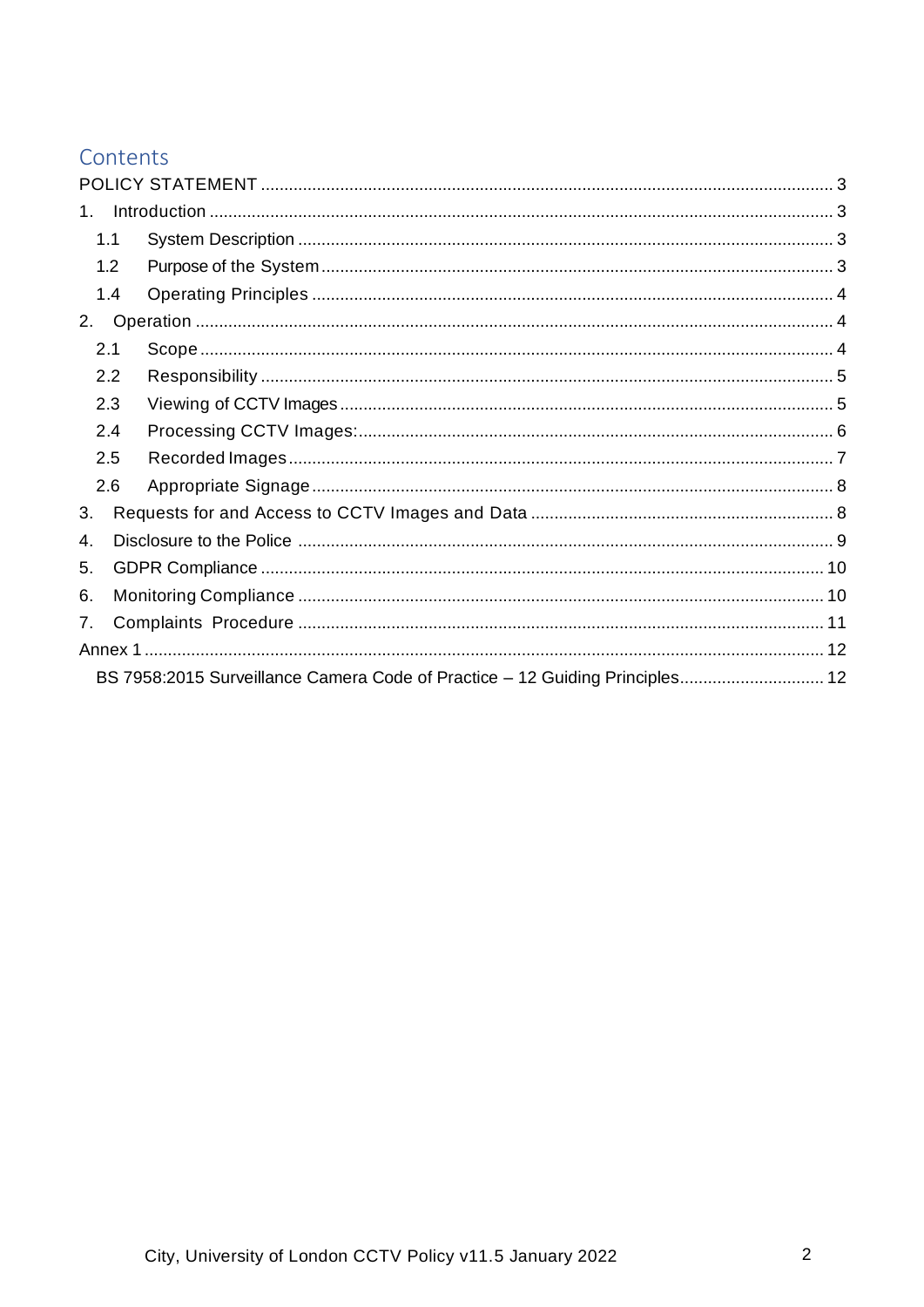# <span id="page-2-0"></span>POLICY STATEMENT

City, University of London, seeks to ensure as far as is reasonably practicable, the security and safety of all students, staff, visitors and contractors, whilst on University premises. To this end, CCTV camera recording devices are deployed within and around the estate to assist in the prevention, investigation and detection of crime; the control of anti-social behaviour; apprehension and prosecution of offenders (including use of images as evidence in criminal proceedings); and the safety management of students, staff and visitors.

This Policy document summarises City's approach and should be read in conjunction with applicable privacy notices Its aim is explain how the approach is proportionate, lawful and compliant with relevant data protection, CCTV legislation and related guidance, including:

- UK General Data Protection Regulation (UK GDPR)
- Data Protection Act (DPA) 2018
- BS 7958-2015 CCTV Code of Practice
- ICO CCTV Code of Practice

## <span id="page-2-1"></span>1. Introduction

City, University of London, is the Owner of a CCTV Scheme which includes the recording of public areas and/or members of the public who may be visiting the premises. City is a data controller in terms of the Data Protection Act 2018 and the UK GDPR. City is registered with the Information Commissioner's Office (ICO) with the registration number **Z8947127**.

#### <span id="page-2-2"></span>1.1 System Description

The existing system (Genetec) uses IP CCTV cameras. These are currently being upgraded as part of City, University of London's Access Control Project.

"Genetec", is a unified open IP Security platform which allows City to manage CCTV, door controllers and other network infrastructure. These activities are consolidated under a single platform for real-time monitoring, reporting and playback. The platform allows unification of all data coming to and from the Security Operations Centre in the University Building.

#### <span id="page-2-3"></span>1.2 Purpose ofthe System

The purpose of the CCTV system in use at City is to enable the prevention, detection and investigation of crime and anti-social behaviour, and to monitor the security and safety of the premises.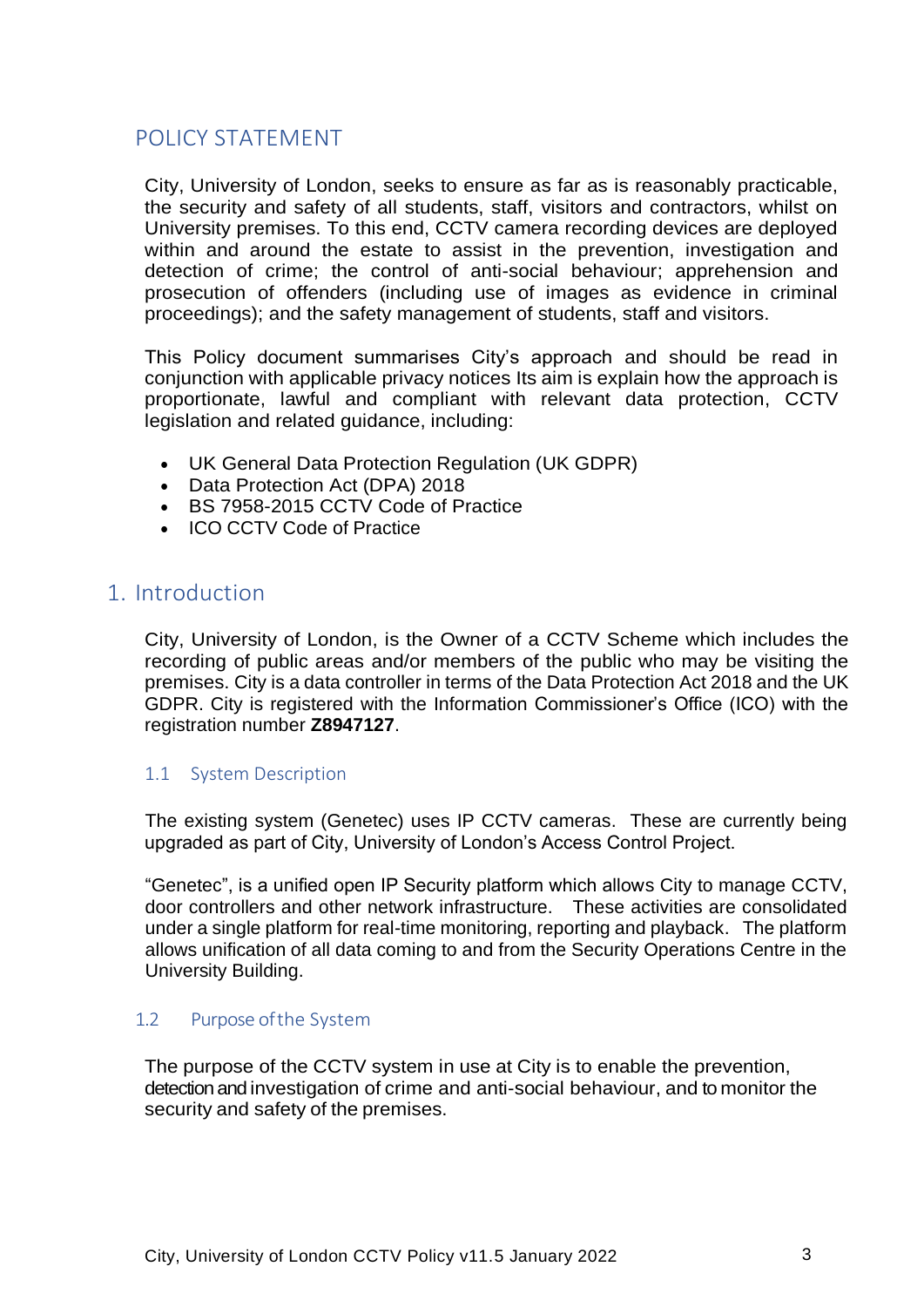City's CCTV system covers the campus at entrances/exits and main circulation areas (where appropriate e.g. areas accessed 24/7 or higher-risk and adjacent streets), to assist in the provision of a safe and secure environment for everyone on City premises. CCTV aids the:

- prevention of crime and public disorder including anti-social behaviour;
- apprehension and prosecution of offenders in relation to the above:
- monitoring of public safety issues.

The University seeks to operate its CCTV system in a manner that is consistent with respect for the individual's privacy.

#### <span id="page-3-0"></span>1.4 Operating Principles

The University will have due regard to the Data Protection Act 2018, the UK General Data Protection Regulation (UK GDPR) and any subsequent data protection legislation, and to the Freedom of Information Act 2000, the Protection of Freedoms Act 2012 and the Human Rights Act 1998. Although not a relevant authority, the University will also have due regard to the Surveillance Camera Code of Practice, issued under the Protection of Freedoms Act 2012 and in particular the Surveillance Camera Code of Practice principles. A summary of the principles is given at Annex I.

Personal data, including images recorded on the CCTV system, will be processed in line with the following principles:

- Fairly, transparently and lawfully processed;
- Processed for limited purposes and not further processed in a manner incompatible with those purposes;
- Adequate, relevant and not excessive in relation to the purposes for which they are processed;
- Accurate;
- Not kept for longer than is necessary for the purpose stated;
- Processed in accordance with individuals' rights;
- Processed in a manner that ensures appropriate security of the personal data, including protection against unauthorised or unlawful processing and against accidental loss, destruction or damage, using appropriate technical or organisational measures

# <span id="page-3-2"></span><span id="page-3-1"></span>2. Operation

- 2.1 Scope
- 2.1.1 This Policy applies to all parts of the University Estate with the exception of the leased premises, where CCTV systems and equipment may be operated and maintained locally by the landlord.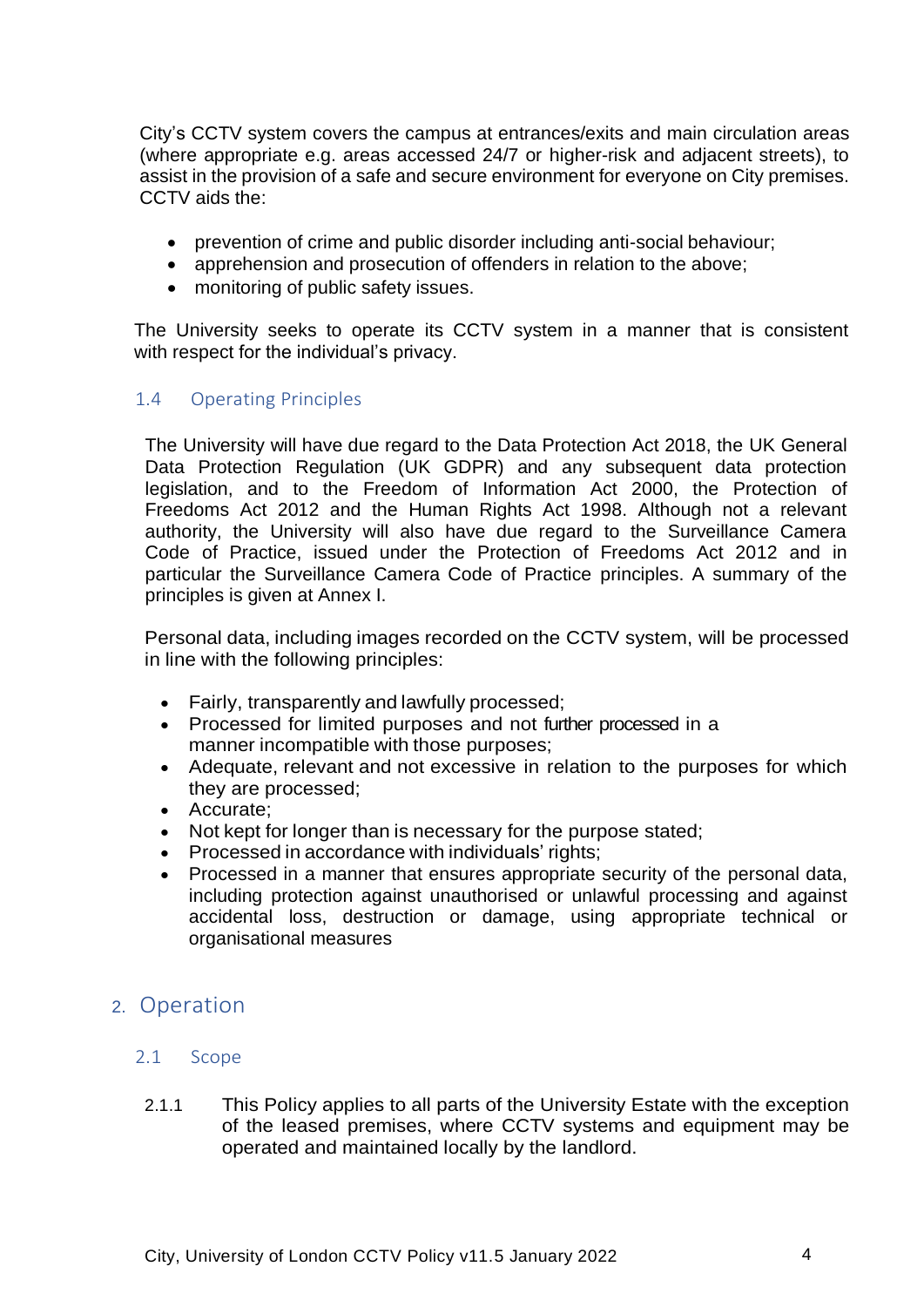- 2.1.2 This Policy does not apply to the Webcam systems located in a number of meeting rooms and lecture theatres. These systems are used for educational purposes as part of City's AV system. The owners of these systems are responsible for ensuring appropriate signage is displayed in the areas of use explaining the purpose of their cameras and to distinguish them from those on the CCTV system.
- 2.1.3 Images are recorded centrally on servers located securely in our data centre, as this service is hosted on premise. Images are viewable in Security Service areas by all Security staff.
- 2.1.4 The cameras installed provide images that are of suitable quality for the specified purposes for which they are installed and all cameras are checked daily to ensure that the images remain fit for purpose and that the date and time stamp recorded on the images is accurate.
- 2.1.5 All images recorded by the CCTV System remain the property and copyright of the University.

#### <span id="page-4-0"></span>2.2 Responsibility

- 2.2.1 The PAFSecurity Manager is responsible for the operation of City's CCTV system which is supported by IT.
- 2.2.2 Only the authorised PAF/IT CCTV systems contractor(s) may be used in installing or maintaining CCTV systems associated with the University estate.

## <span id="page-4-1"></span>2.3 Viewing of CCTV images

- 2.3.1 The ability to view live and historical CCTV data available via network software will be made possible at the following locations to authorised persons only:
	- The Security Control Room at Northampton Square
	- The Security Office at the Business School, Bunhill Row
- 2.3.2 Except where a request has been granted for third party access to certain specified recorded CCTV images (see below), CCTV images are not to be displayed in the presence of any unauthorised person or where such images may be inadvertently viewed by any unauthorised person. Where images are accessed or monitored on workstation desktops, the CCTV screen is to be minimised when not in use or unauthorised persons are present. Workstation screens must always be locked when unattended.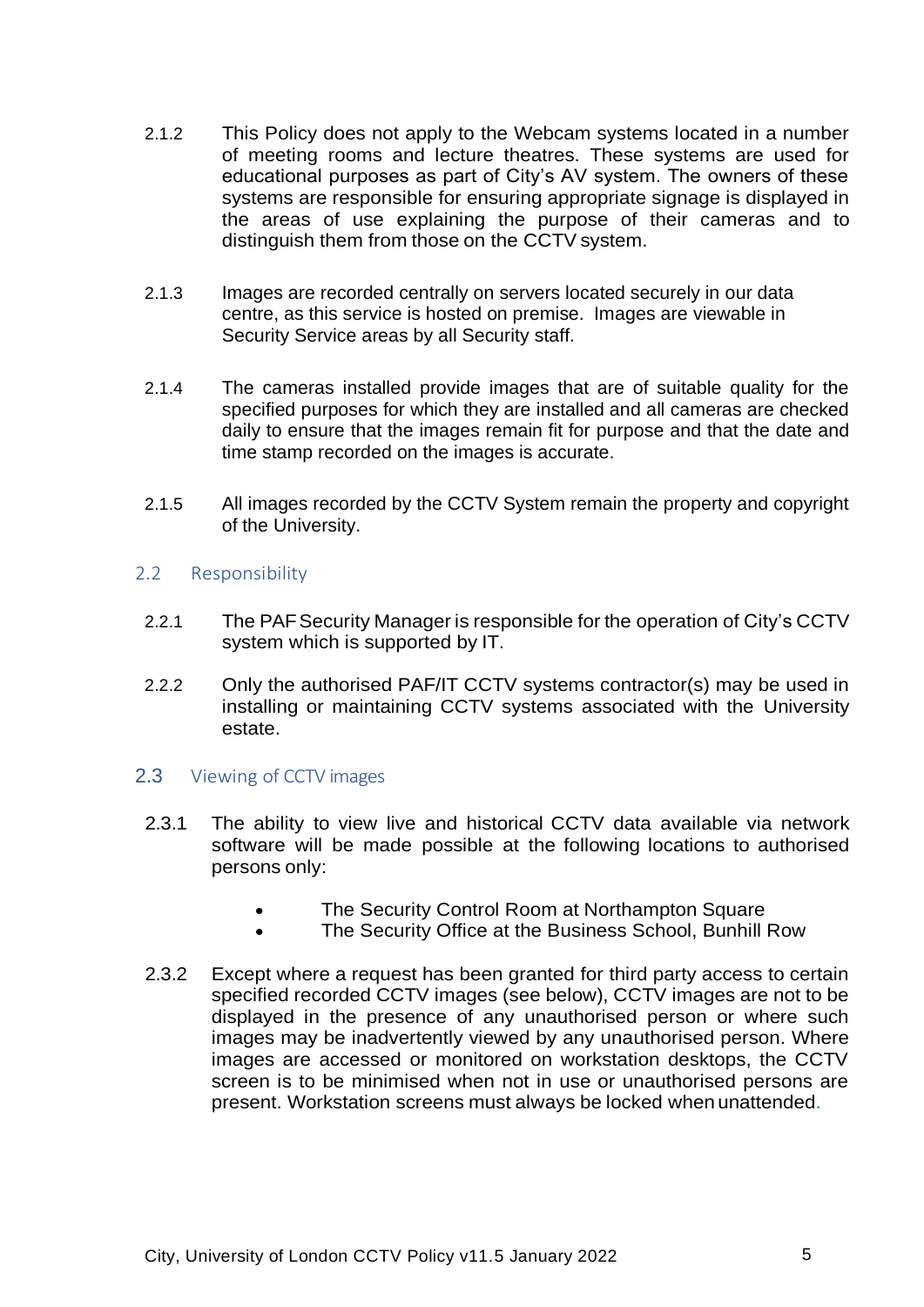- 2.3.1 For the purpose of viewing CCTV images, an authorised person is defined as an employee or appointed person acting on behalf of City, University of London, with "legitimate interests" for the operational responsibility for either the prevention, investigation, detection of crime, monitoring of security and safety of the premises at City. This is defined by the Data Protection Impact Assessment (DPIA). Those involved in employee disciplinary processes may be authorised on a case by case basis.
- 2.3.2 With the exception of the above, only members of the in-house security team or holders of a Security Industry Authority CCTV license, may view 'public space surveillance' CCTV footage as governed by the Private Security Industry Act 2001.

#### <span id="page-5-0"></span>2.4 Processing CCTV Images:

- 2.4.1 It is imperative that access to, and security of the images is managed in accordance with the requirements of the relevant legislation, manually indexed. At all times the following standards are to be applied:
- 2.4.2 No images may be captured from areas in which individuals would have an expectation of privacy (i.e. toilets, changing facilities etc).
- 2.4.3 CCTV images are recorded 24/7 and held in data storage. Images are not retained for longer than necessary. Data storage is automatically managed by the CCTV system software which is programmed to overwrite historical data in chronological order to enable the recycling of storage capabilities.
- 2.4.4 Unless required for evidential purposes, the investigation of an offence or as required by law, CCTV images will be retained for no longer than 30 days from the date of recording. Images will be automatically overwritten after this point.
- 2.4.5 Where an image is required to be held in excess of the retention period referred to in above, the Head of Facilities Management or the Security Manager (nominated deputy), will be responsible for authorising such a request.
- 2.4.6 Retained images are to be stored in a secure place to which access is controlled and are to be permanently deleted when no longer required.
- 2.4.7 Images held in excess of their retention period will be reviewed on a three monthly basis by the Head of Facilities Management or the Security Manager (nominated deputy), and any not required for evidential purposes will be deleted.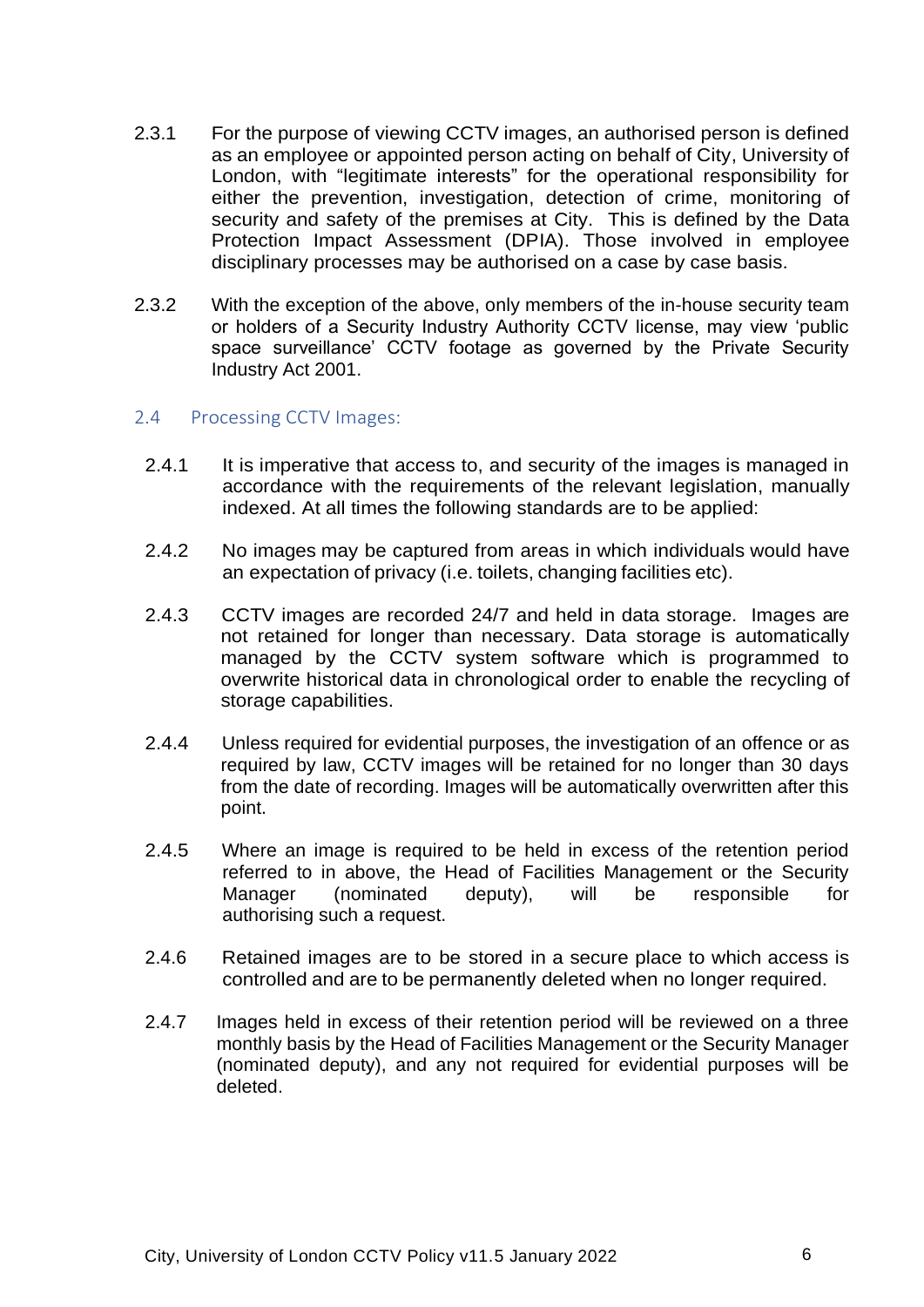2.4.8 Requests for CCTV images from third parties such as police, law enforcement and individuals making subject access requests (SARs) should be sent to the Information Assurance Team (IAT) via email to [dataprotection@city.ac.uk,](mailto:dataprotection@city.ac.uk) with the subject line "Police/Law Enforcement Request" or "SAR". This will generate a request via the IT ServiceNow portal. The request will be allocated to an Information Assurance Advisor and a reference number will be issued.

> Security Management will be responsible for other requests, and may consult the IAT for advice, at their discretion.

On receipt of a CCTV footage request, the IAT will:

- View the request as soon as possible and by the end of the next working day after receipt, and
- Start processing Police/law enforcement requests by the end of the next working day after receipt.
- Other third-party CCTV footage requests to IAT will be processed in line with team priorities and statutory compliance deadlines.

There may be times when it is necessary to circumvent this process i.e. an emergency or unavoidable pressures on the IAT. This will be subject to annual review alongside the policy review.

Once the IAT has reached a decision in relation to the request, Security Management will be notified and arrangements made accordingly for the sharing of the data with the requester. This may differ depending on the type of request. The method for sharing the data will be agreed with the Information Security Manager.

## <span id="page-6-0"></span>2.5 Recorded Images

Cameras are sited to ensure that they cover University premises as far as is possible. Cameras are installed throughout the University's sites internally within buildings, externally and in vulnerable public-facing areas. Cameras are not sited to focus on private residential areas.

The CCTV system is operational and is capable of being monitored for 24 hours a day, every day of the year.

The CCTV system is subject to a Data Protection Impact Assessment (DPIA).

Any proposed changes to the CCTV system wll be incorporated into the DPIA and it will be re-submitted for review. Any new CCTV Camera installation is subject to a privacy assessment.

Images produced by the recording equipment must be as clear as possible in order that they are effective for the purpose for which they are intended. The standards to be met include: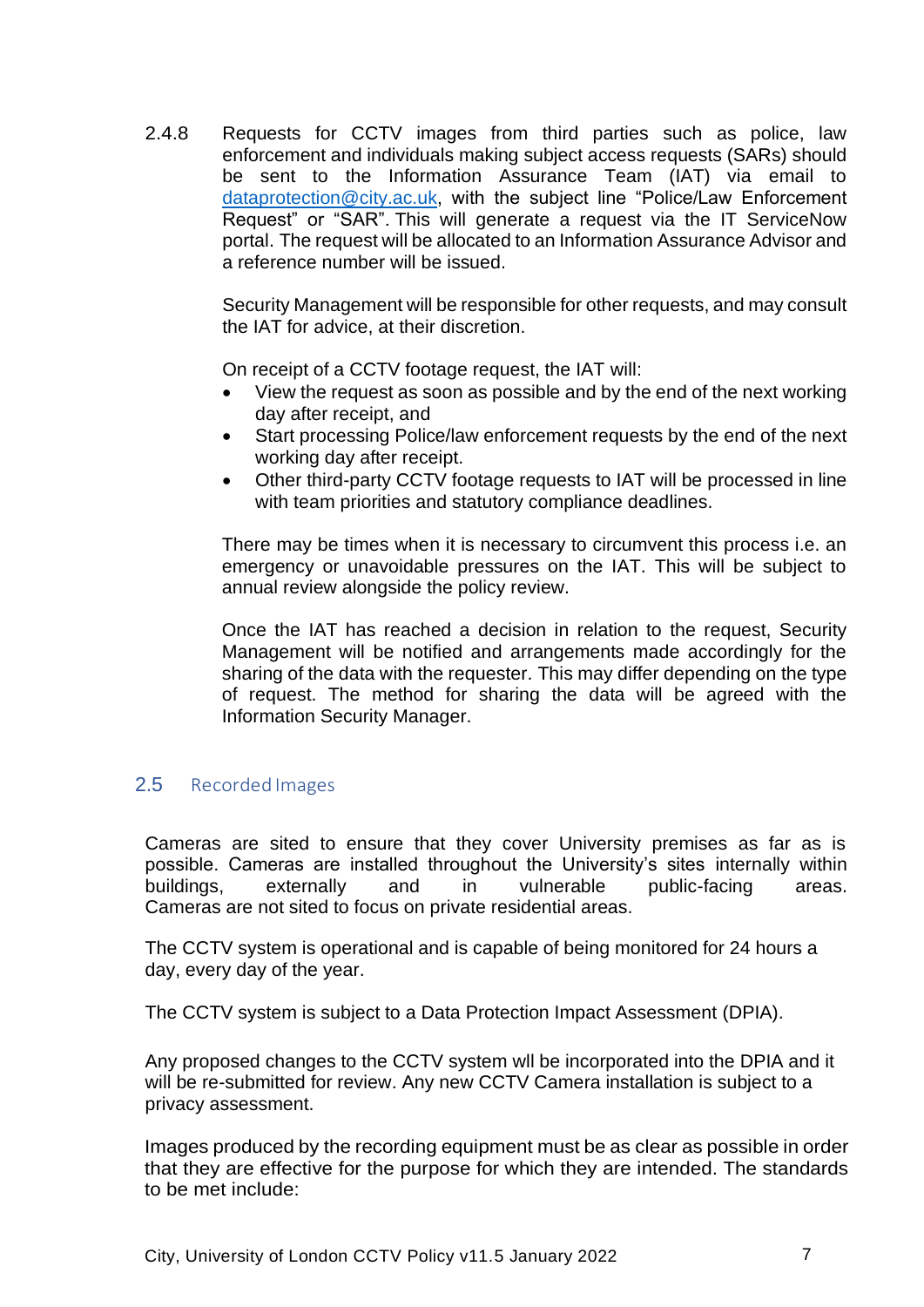- Recording features such as the location of the camera and/or date and time reference must be accurate and maintained.
- Cameras must only be situated so that they will capture images relevant to the purpose for which the system has been established.
- Consideration must be given to the physical conditions in which the cameras are located i.e. additional lighting or infrared equipment may need to be installed in poorly lit areas. Cameras must be properly maintained and serviced to ensure that clear images are recorded and a log of all maintenance activities kept.
- As far as practical, cameras must be protected from vandalism in order to ensure that they remain in working order. Methods used may vary from positioning at height to enclosure of the camera unit within a vandal resistant casing.

## <span id="page-7-0"></span>2.6 Appropriate Signage

Signs will be placed so that members of staff, students, visitors and members of the public are aware that they are entering a zone which is covered by CCTV cameras. Such signsmust:

- Be clearly visible and legible
- Be of a size appropriate to the circumstances
- Contain the following information (where these things are not obvious to those being monitored):
- The name of the Data Controller (i.e. City, University of London)
- The purpose(s) of the scheme
- Basic contact details such as a simple website address, telephone number or email contact

The installation and upkeep of CCTV signage is the responsibility of PAF.

# <span id="page-7-1"></span>3. Requests for and Access to CCTV Images and Data

Information on how to access data for which City is a data controller can be found here:

[https://www.city.ac.uk/about/governance/legal/how-to-access-information.](https://www.city.ac.uk/about/governance/legal/how-to-access-information)

In order to locate the images on the University's system, sufficient detail must be provided by the data subject in order to allow the relevant images to be located and the data subject to be identified.

Where the University is unable to comply with a Subject Access Request without disclosing the personal data of another individual who is identified or identifiable from that information, it is not obliged to comply with the request unless satisfied that the individual has provided their express consent to the disclosure, or if it is reasonable, having regard to the circumstances, to comply without the consent of the individual.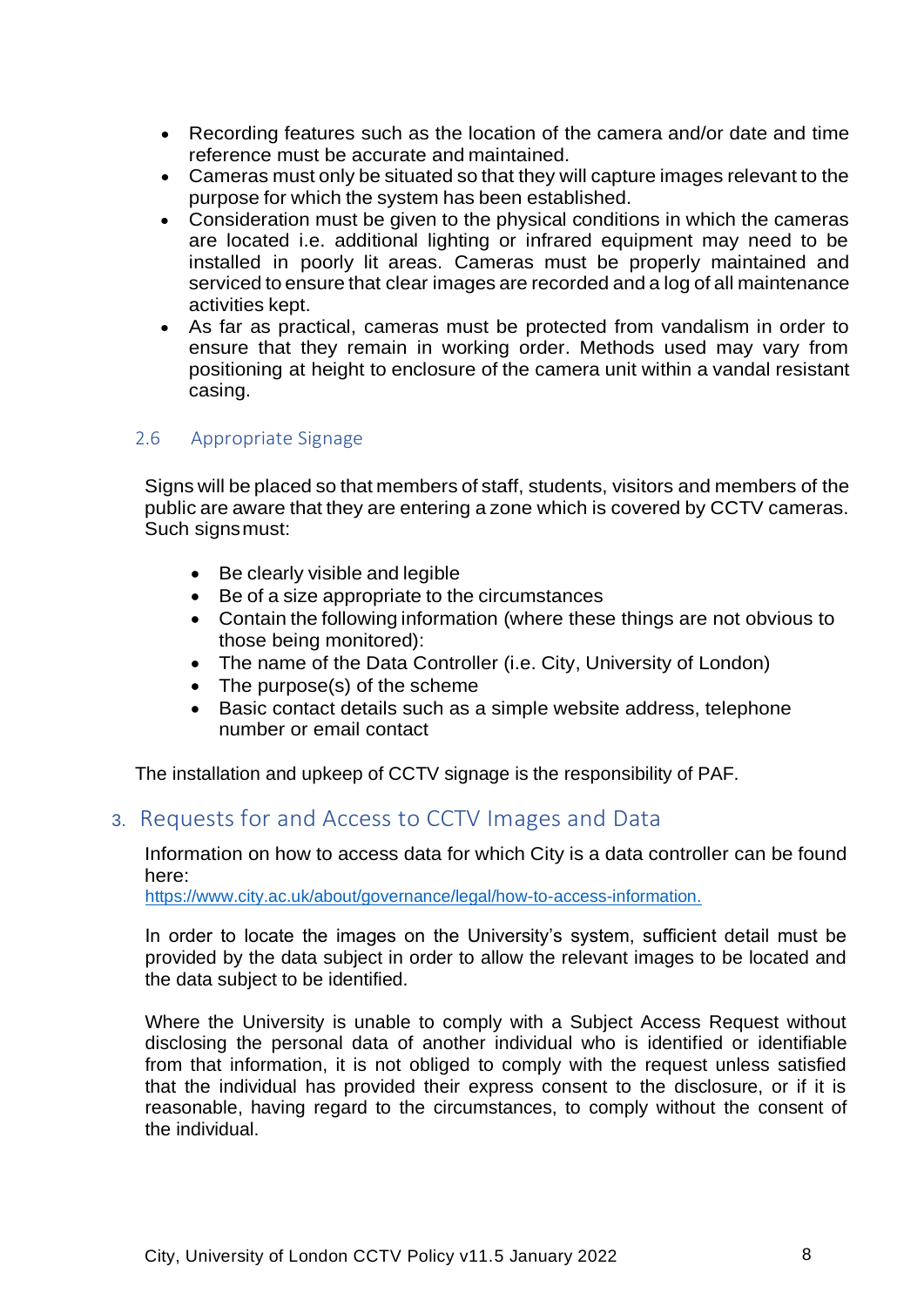In limited circumstances it may be appropriate to disclose images to a third party, such as when a disclosure is required by law, in relation to the prevention or detection of crime or in other circumstances where an exemption applies under relevant legislation.

Such disclosures will be made at the discretion of the Head of Facilities Management or Security Manager (nominated Deputy), with reference to relevant legislation and where necessary, following advice from the University's Information Assurance Team.

Where a suspicion of misconduct arises and at the formal request of the Investigating Officer or HR Manager/Advisor, the Head of Facilities Management or Security Manager (nominated Deputy) may provide access to CCTV images for use in staff disciplinary cases.

The Head of Facilities Management or Security Manager (nominated Deputy) may provide access to CCTV images to Investigating Officers when sought as evidence in relation to student discipline cases.

A record of any disclosure made under this policy will be held on the CCTV management system, itemising the date, time, camera, requestor, authoriser and reason for the disclosure.

## <span id="page-8-0"></span>4. Disclosure to the Police

Relevant CCTV footage will be shared with the Police to aid them in the pursuit of investigations into criminal activity against the premises, personnel of City or members of the public. In all cases an entry needs to be made in the CCTV Operating Log recording:

- − The name and badge number of the Police Officer(s) requesting and receiving the copy of the recording
- − Brief details of the images captured by the CCTV to be used in evidence
- − Thecrime reference number
- − Date and time the images were handed over to the Police
- − Format in which the information was shared e.g. encrypted USB, secure email

Where information is requested by the police in pursuit of an investigation unrelated to criminal activity against the premises, personnel of City or members of the public, the University will only make such disclosures on receipt of a Police Data Protection Act Form/Personal Data Request Form, and once satisfied of the following:

- − That the purposes are indeed those relating to crime
- − That failure to release would prejudice the Police investigation
- − That there is a lawful basis to share such information in data protection law.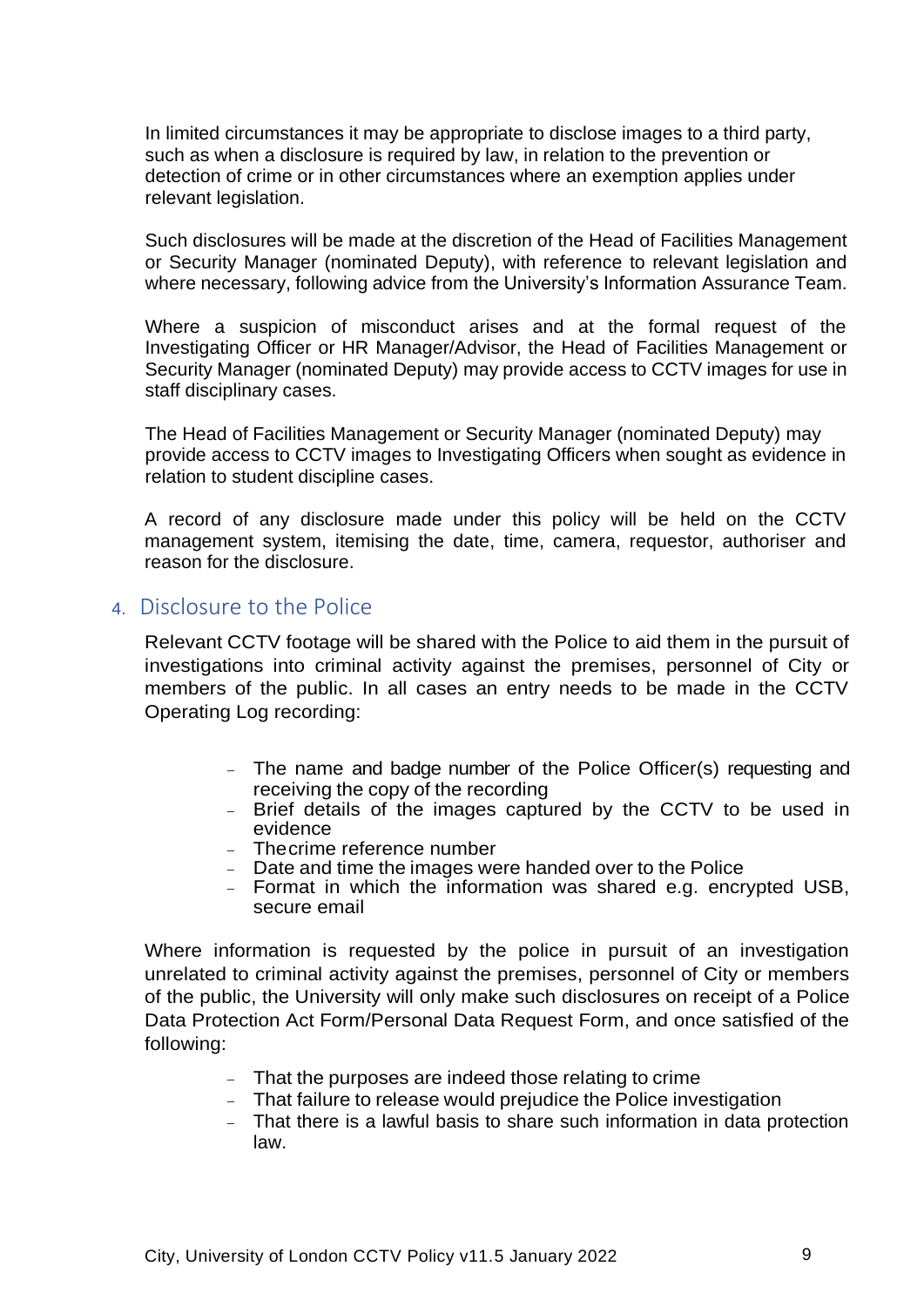In all cases an entry needs to be made in the CCTV Operating Log recording:

- − The name and badge number of the Police Officer(s) requesting and receiving the copy of the recording
- − Brief details of the images captured by the CCTV to be used in evidence
- − The crime reference number
- − Date and time the images were handed over to the Police
- − Format in which the information was shared e.g. encrypted USB, secure email

The Security Manager is responsible for producing operational guidance and providing training to all Security Officers.

## <span id="page-9-0"></span>5. GDPR Compliance

The University is responsible for and able to demonstrate compliance with the UK GDPR.

CCTV footage being shared with the Police or provided in response to a Subject Access Request (SAR) will be encrypted and transferred securely.

Police requests for data will be processed in the same manner as SARs, under an agreed accelerated timeframe.

# <span id="page-9-1"></span>6. Monitoring Compliance

An annual report on the CCTV system and its use relative to its purpose must be made by the PAF Security Manager. The system along with all other security functions is subject to City's Internal Audit process.

All staff involved in the operation of the University's CCTV System will be made aware of this policy and will only be authorised to use the CCTV System in a way that is consistent with the purposes and procedures contained therein.

All staff with responsibility for accessing, recording, disclosing or otherwise processing CCTV images will be required to undertake data protection training.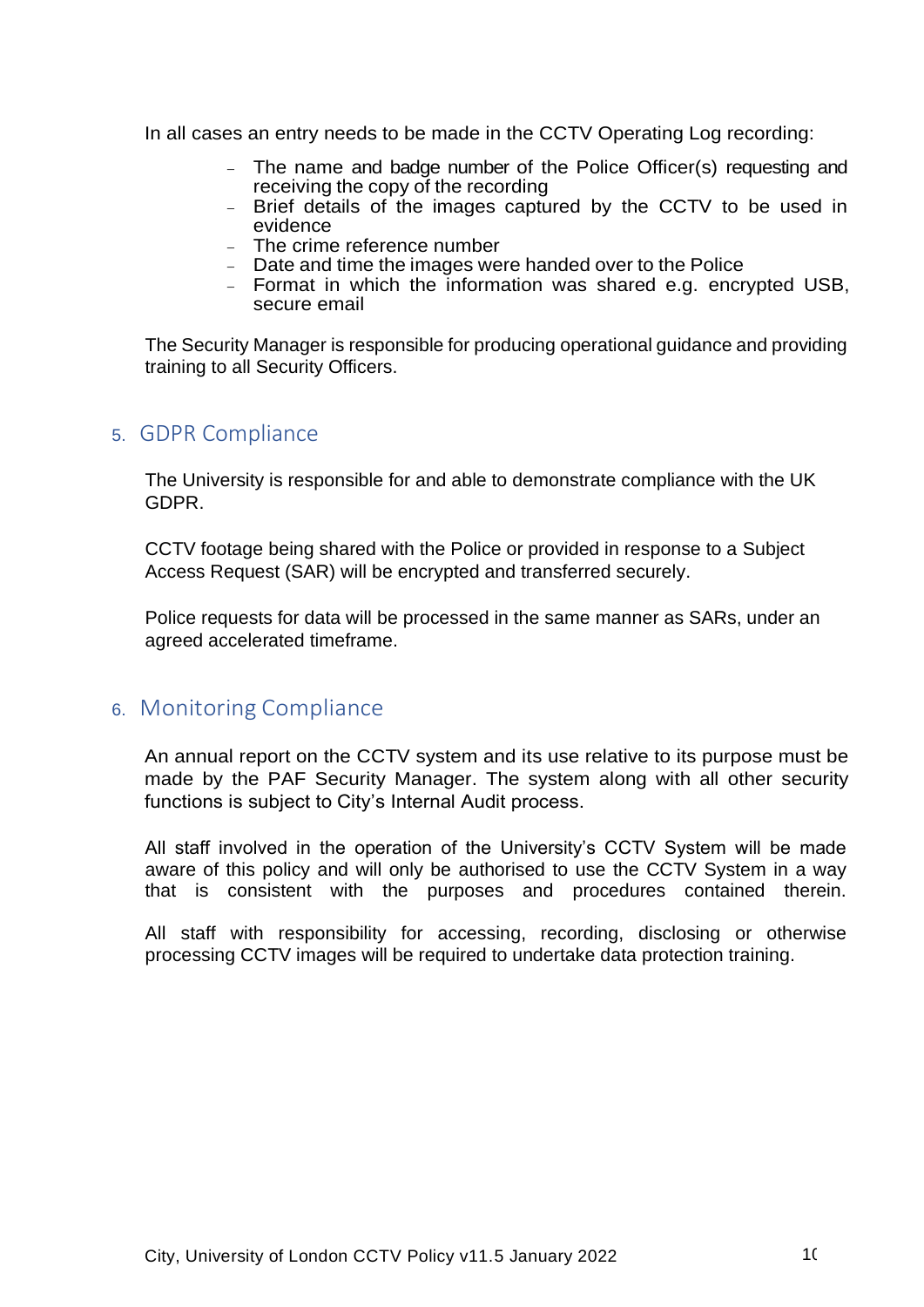# <span id="page-10-0"></span>7. Complaints Procedure

Complaints may be made directly to [PAF-servicedesk@city.ac.uk,](mailto:PAF-servicedesk@city.ac.uk) which will follow the department's ISO 9001:2015 Quality Assurance Standard, in conjunction with the Standard Operating Procedure for Complaints Handling.

Complaints can also be made to the Information Assurance Team by email to [dataprotection@city.ac.uk.](mailto:dataprotection@city.ac.uk) Records of all complaints, and any follow-up action, will be maintained.

Individuals who are not satisfied with how City handles CCTV footage have the right to complain to the Information Commissioner's Office (ICO).